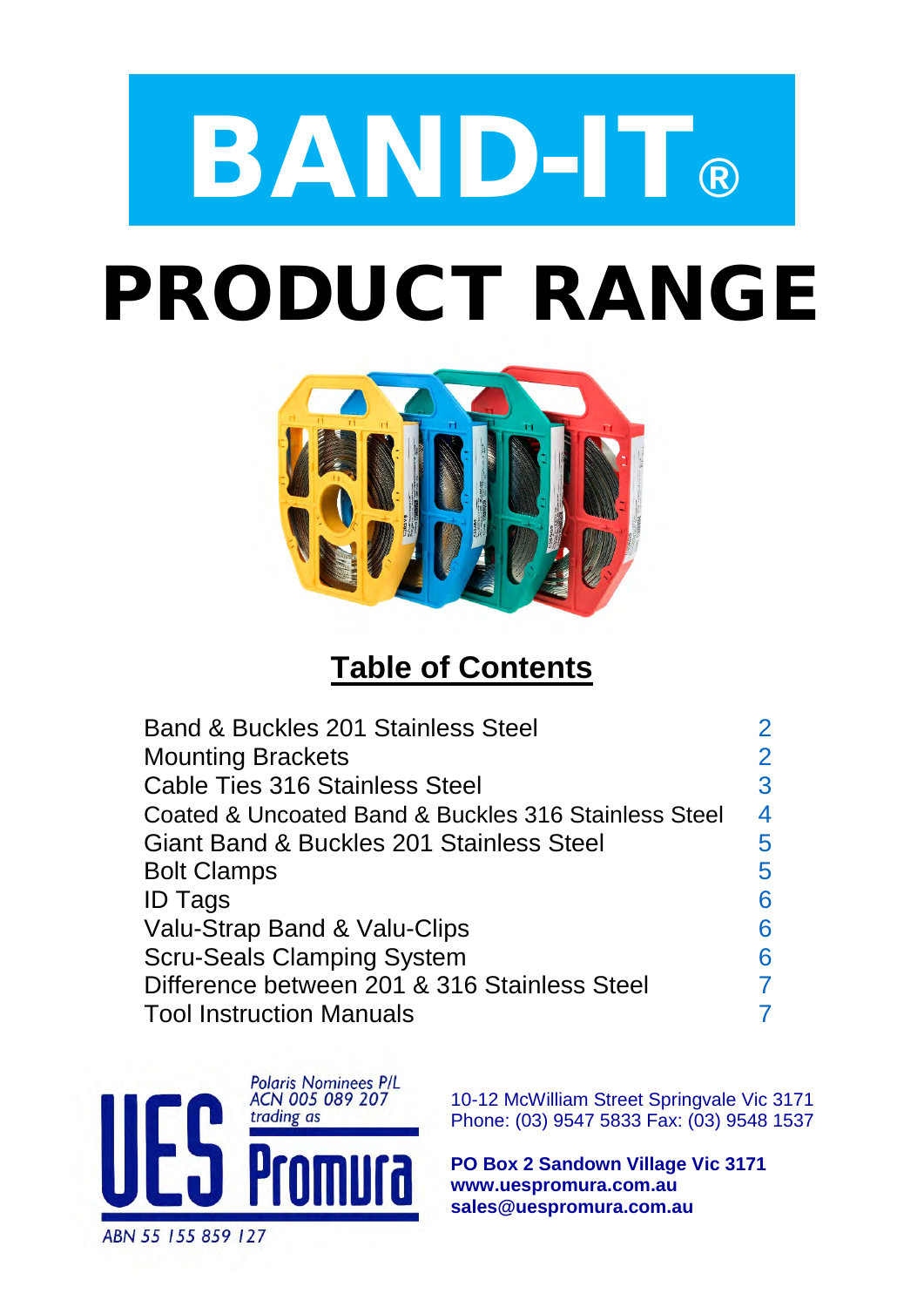#### <span id="page-1-0"></span>**BAND-IT® 201 Stainless Steel Bands**

The BAND-IT® type 201 Stainless steel nonmagnetic band is the preferred option in all general use banding applications, offering high tensile strength and good resistance to oxidation and weathering. Available in a variety of widths and thicknesses.

In addition, EASYSCALE – imprinted measurements on the band, help determine band length and eliminate costly waste. Packaged in a standard box or a durable plastic tote for easy dispensing.





| <b>BAND-IT® 201 Stainless Steel Bands 30.5m roll</b>      |             |                        |              |  |
|-----------------------------------------------------------|-------------|------------------------|--------------|--|
| Code                                                      | Width<br>mm | <b>Thickness</b><br>mm | Weight<br>kg |  |
| C <sub>202</sub>                                          | 6.35        | 0.51                   | 0.9          |  |
| C <sub>203</sub>                                          | 9.53        | 0.64                   | 1.5          |  |
| C <sub>204</sub> Blue tote                                | 12.70       | 0.76                   | 2.4          |  |
| C205 Green tote                                           | 15.88       | 0.76                   | 3.0          |  |
| C <sub>206</sub> Red tote                                 | 19.05       | 0.76                   | 3.6          |  |
| BAND-IT® Type 201 Stainless Steel Buckles (100 per pack)  |             |                        |              |  |
| C <sub>252</sub>                                          |             | 6.35                   | 0.1          |  |
| C <sub>253</sub>                                          |             | 9.53                   | 0.3          |  |
| C <sub>254</sub>                                          |             | 12.70                  | 0.8          |  |
| C <sub>255</sub>                                          |             | 15.90                  | 0.9          |  |
| C <sub>256</sub>                                          |             | 19.05                  | 1.5          |  |
| <b>Tool for Band-It Band &amp; Buckles Weight: 2 kg</b>   |             |                        |              |  |
| BAND-IT® Tool for bands 6mm - 20mm<br><b>C001</b><br>wide |             |                        |              |  |

**C001 Band it Tool**



#### <span id="page-1-1"></span>**BAND-IT® Stainless Steel Sign Mounting Brackets**

- Used to mount traffic signs, security devices and enclosures with a reinforced design to withstand stress and wind vibration.
- Fully threaded to solidly anchor attachment bolts.
- Supplied with Hex head bolts with metal and plastic washer.
- No nuts required!

| Stainless Steel Brack-Its - Single Bolt, Flared leg (50 per pack) |                             |                       |              |  |
|-------------------------------------------------------------------|-----------------------------|-----------------------|--------------|--|
| Code                                                              | <b>Description</b>          | Use with              | Weight<br>kg |  |
| <b>D310</b>                                                       | Mini Brack-It SS 13 mm slot | C <sub>204</sub> Blue | 1.4          |  |
| D <sub>021</sub>                                                  | Brack-It SS 20 mm slot      | <b>C206 Red</b>       | 3.2          |  |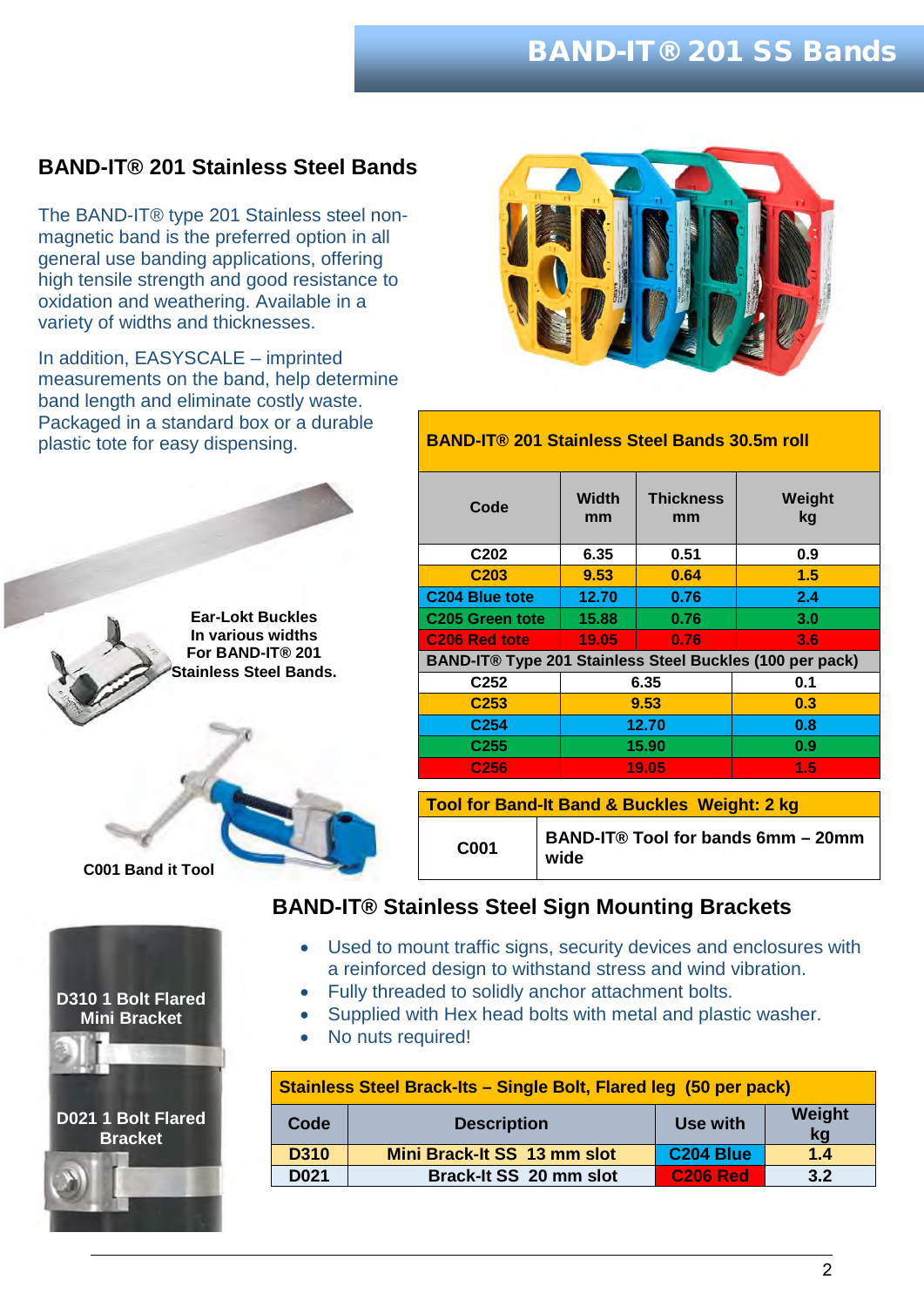## Stainless Steel Cable Ties

**KS652 Ball Lok Tie Tool**

#### <span id="page-2-0"></span>**[Ball-Lokt™ Ties](http://band-it-australia.com.au/wp-content/uploads/2015/03/KS652_SS_Ties_Tool_Instruction.pdf)**

 **climates. For applications ranging from identification tagging to bundling cables, Ball-Lokt™ Ties in 316 stainless steel, provide a longer life than nylon ties, especially in extreme** 

 **resistant and provide minimal The epoxy coated ties are UV cracking when exposed to lower temperatures or harsh conditions.**

 **uniform tension and clean tail cut-off Self-locking design installation by hand or with the KS652 tool, to assure for safe handling.**





Used in cable management applications to reduce the risk of cutting or abrading cable

#### **Self-Locking Application**

- 1. As the stainless steel band is inserted into the buckle, the internal locking ball rolls freely.
- 2. During tensioning, the band wedges into the buckle locking it tightly between the buckle and the band.



Ball-Lokt™ corrosion resistance is ideal for harsh marine environments

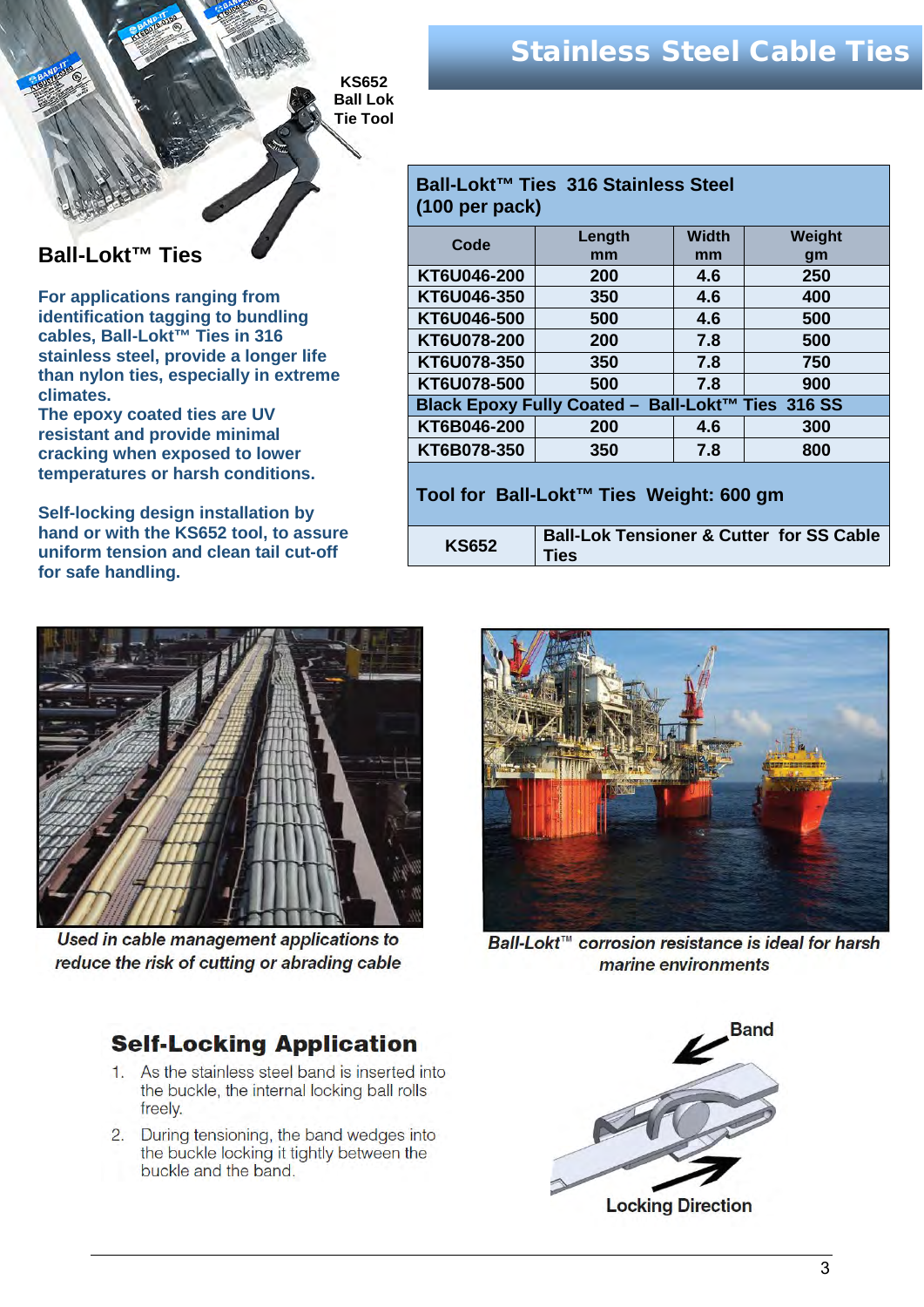#### <span id="page-3-0"></span> $\mathbf{S}$ **BAND-IT® 316 Stainless Steel Band – Coated & Uncoated**

The BAND-IT® 316 Stainless Steel Band-It straps provides superior corrosion resistance in fresh water and typical atmospheres and is non-magnetic. Ideal for food process, chemical / agricultural hose assemblies, marine splash zones and some acidic environments.

The Coated 316 Stainless Steel is designed to eliminate damage and protect cables when bundled.



**316 Coated Stainless Steel Band**



**Stainless Steel Clip (with extra height) for Coated 316SS Band**

> **Ear-Lokt Buckle for Uncoated 316SS Band**

#### **BAND-IT® PPA Coated 316 Stainless Steel 25m roll Thickness: 0.38 mm SS Including coating: - 1.22 mm**

| Code                 | Width<br>mm | Weight<br>kg |  |  |
|----------------------|-------------|--------------|--|--|
| AE4349               | 12.70       | 1.3          |  |  |
| <b>AE4359</b>        | 15.88       | 1.6          |  |  |
| AE4369               | 19.05       | 2.0          |  |  |
| Clips (100 per pack) |             |              |  |  |
| AE4549               | 12.70       | 0.5          |  |  |
| <b>AE4559</b>        | 15.88       | 0.6          |  |  |
| AE4569               | 19.05       | 0.7          |  |  |

| <b>BAND-IT® Tool for 316 Stainless Steel</b> |                                                                              |  |  |
|----------------------------------------------|------------------------------------------------------------------------------|--|--|
| CO75                                         | <b>Band-It Bantam Tool for<br/>Light Duty Banding only</b><br>Weight: 1.2 kg |  |  |



**[C075 Light duty Band it Tool](http://band-it-australia.com.au/wp-content/uploads/2015/03/C075.pdf) .** 

| <b>BAND-IT® Uncoated 316 Stainless Steel 30.5m roll</b> |                    |                        |     |              |  |
|---------------------------------------------------------|--------------------|------------------------|-----|--------------|--|
| Code                                                    | <b>Width</b><br>mm | <b>Thickness</b><br>mm |     | Weight<br>kg |  |
| C403                                                    | 9.53               | 0.63                   |     | 1.5          |  |
| C404                                                    | 12.70              | 0.76                   |     | 2.4          |  |
| C406                                                    | 19.05<br>0.76      |                        |     | 3.6          |  |
| Buckles (100 per pack)                                  |                    |                        |     |              |  |
| C453                                                    | 9.53               |                        | 0.3 |              |  |
| C454                                                    | 12.70<br>0.8       |                        |     |              |  |
| 1.5<br>C456<br>19.05                                    |                    |                        |     |              |  |

**BAND-IT® Tool for 316 Stainless Steel** 

**C001 Band-It Tool for bands 6mm – 20mm wide Weight: 2.0 Kg**

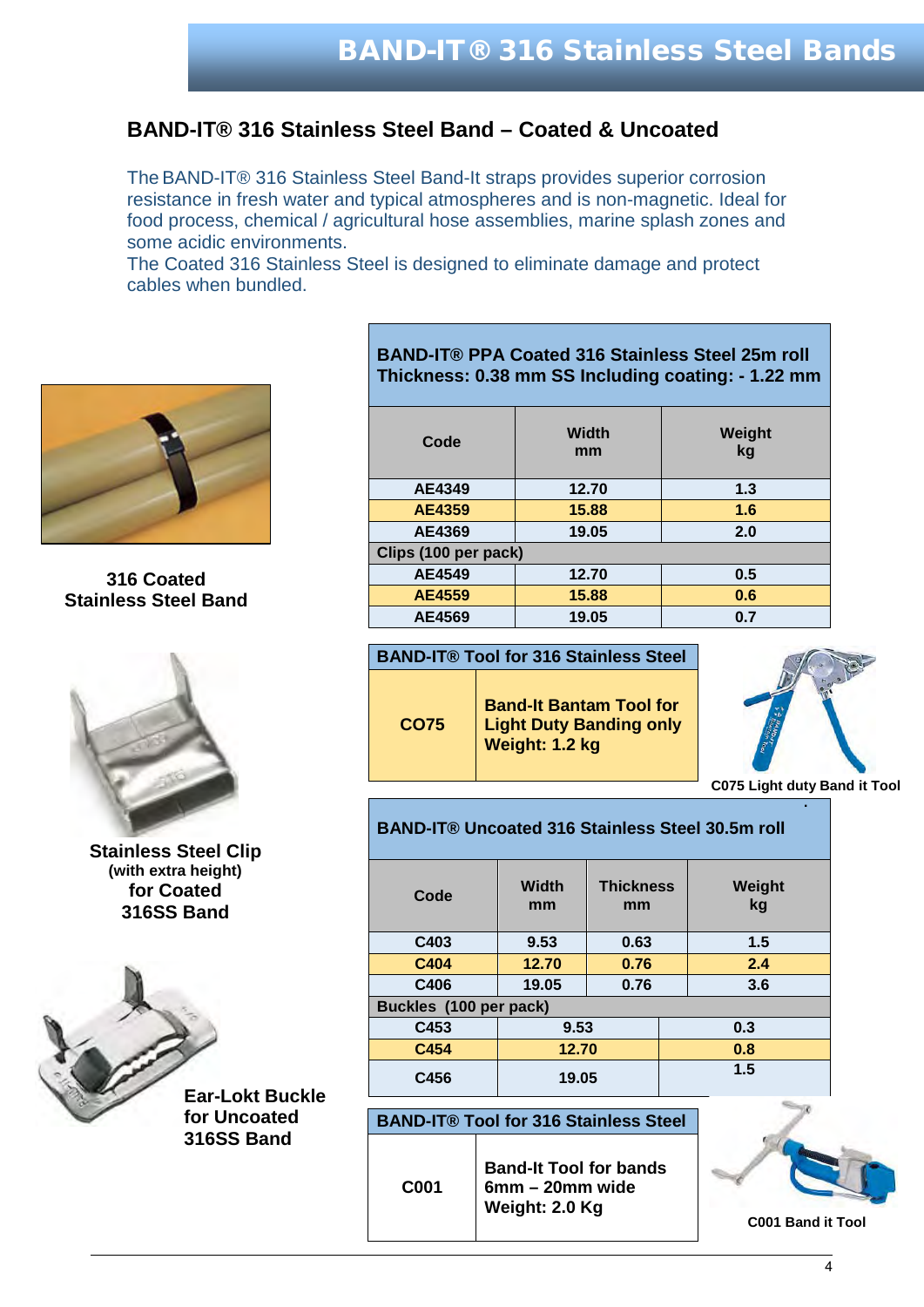## BAND-IT® Giant 201 SS Band



**GIANT Ear- Lokt Buckles For BAND-IT® Giant Stainless Steel Band**

**G402 Giant BAND-IT® [Tool](http://band-it-australia.com.au/wp-content/uploads/2015/03/G402.pdf)** 



#### <span id="page-4-0"></span>**BAND-IT® Giant 201 Stainless Steel Band**

BAND-IT® Giant Band is tough where tough counts. Giant Band produces the strongest band clamp on the market. Giant Band can be formed into a single or double wrapped clamp configuration, and offers the widest and thickest band to provide maximum strength. The 201 Stainless steel offers good resistance to oxidation and many moderate corrosive agents.

| <b>BAND-IT® Giant Band Type 201 Stainless Steel</b><br>Roll Length: 30.5m Thickness: 1.12mm |                           |              |  |  |
|---------------------------------------------------------------------------------------------|---------------------------|--------------|--|--|
| Code                                                                                        | <b>Width</b><br><b>MM</b> | Weight<br>kq |  |  |
| G430                                                                                        | 19.05                     | 5.2          |  |  |
| G431                                                                                        | 25.40                     | 6.8          |  |  |
| G432                                                                                        | 31.75                     | 8.5          |  |  |
| <b>Buckles 25 per pack</b>                                                                  |                           |              |  |  |
| G440                                                                                        | 19.05                     | 0.8          |  |  |
| G441                                                                                        | 25.40                     | 1.0          |  |  |
| G442                                                                                        | 31.75                     | 1.4          |  |  |

|      | Tool for Giant BAND-IT® bands Weight: 5kg                                        |
|------|----------------------------------------------------------------------------------|
| G402 | <b>BAND-IT® Giant Tool for bands</b><br>19.05mm to 31.75 mm wide x 1.12 mm thick |

#### <span id="page-4-1"></span>**BAND-IT® Bolt Clamps**

- Used for hanging Telecommunication antennas onto monopoles.
- Supplied with two aluminium retainers, carriage bolt and nut.
- The Bolt Clamp can be installed easily without the need for a special tool.
- Paired with the Giant Band for high strength application

**[BAND-IT® Bolt clamps](http://band-it-australia.com.au/wp-content/uploads/2017/11/B-421-BAND-IT-Bolt-Clamp1.pdf)**

| <b>BAND-IT® Bolt Clamps</b> |                                                                           |                  |          |                    |              |
|-----------------------------|---------------------------------------------------------------------------|------------------|----------|--------------------|--------------|
| Code                        | <b>Description</b>                                                        | <b>Slot size</b> | Use with | Per<br><b>Pack</b> | Weight<br>kg |
| <b>UESD500</b>              | 2 x Aluminium retainers, 1 x 9.53 mm<br>x 150 mm bolt & 1 x 9.53 mm nut   | <b>20 mm</b>     | G430     | 50                 | 9            |
| <b>UESD504</b>              | 2 x Aluminium retainers, 1 x 15.88 mm<br>x 200 mm bolt & 1 x 15.88 mm nut | 32 mm            | G432     | 25                 | 14           |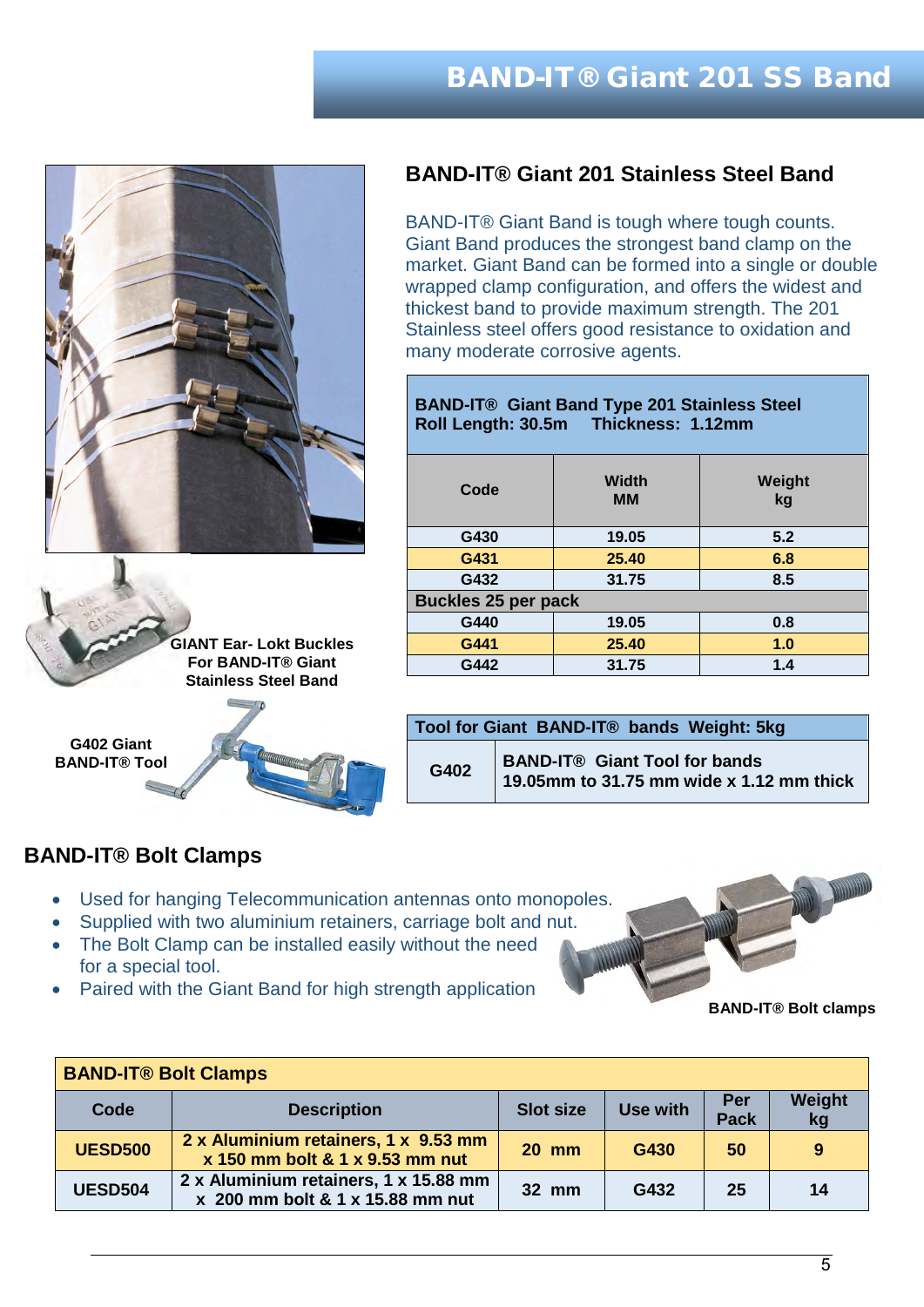# Identification Tags

# <span id="page-5-0"></span>**ID Tagging System**

Identify your cable bundles or hose assemblies with permanent 316 stainless steel imprinted tags applied with **Ball-Lokt<sup>™</sup> Ties.** 

An ID Tag imprinter is available with a choice of character sizes.

| <b>ID Tags 316 Stainless Steel</b><br>100 per pack |              |                    |              |  |
|----------------------------------------------------|--------------|--------------------|--------------|--|
| Code                                               | Length<br>mm | <b>Width</b><br>mm | Weight<br>kg |  |
| <b>ID440</b>                                       | 51           | 19                 | 0.3          |  |
| <b>ID441</b>                                       | 63           | 38                 | 0.8          |  |
| <b>ID442</b>                                       | 89           | 19                 | 0.5          |  |



**ID Tag Imprinter Tool**

ID441 63mm x 38mm



,,,,,,,,,,,,,,,,,,,,,,,,,,,,,,,,,,,,,

,,,,,,,,,,,,





# <span id="page-5-1"></span>**BAND-IT® Stainless Steel Scru- Seal Clamping System**

- Valustrap™ bands is used with Valu-Clips or with Scru-seals to create any size clamp
- An adjustable worm drive, screwdriver clamp can be made with any band cutter and a screw driver
- Reusable can be released and tensioned at any time.
- Available as a kit or separately packaged rack and bands for complete flexibility.

| Valustrap™ Stainless Steel Band 30.5m roll Thickness: 0.38mm |                                                                                       |             |                     |                                        |                                                  |
|--------------------------------------------------------------|---------------------------------------------------------------------------------------|-------------|---------------------|----------------------------------------|--------------------------------------------------|
| Code                                                         | <b>Width</b><br>mm                                                                    | Length<br>m | <b>Weight</b><br>kg | <b>Valu-Clips</b><br>(100 per<br>pack) | <b>Valu-Clip</b><br><b>Weight per</b><br>pack kg |
| C133                                                         | 9.53                                                                                  | 30.5        | 0.9                 | C <sub>153</sub>                       | 0.25                                             |
| C134                                                         | 12.70                                                                                 | 30.5        | 1.2                 | C154                                   | 0.45                                             |
| C136                                                         | 19.05                                                                                 | 30.5        | 1.8                 | C <sub>156</sub>                       | 0.90                                             |
| C128                                                         | 12.70                                                                                 | 61.0        | 2.5                 | C <sub>154</sub>                       | 0.45                                             |
|                                                              |                                                                                       |             |                     |                                        |                                                  |
| <b>M210 Scru-Seal Kit</b>                                    | 30.5 m of 9.5 mm band, 25 Stainless<br><b>Weight:</b><br>1.6<br>steel racks & Seals   |             |                     |                                        |                                                  |
| M211                                                         | <b>Stainless Steel Racks and Seals only</b><br><b>Weight:</b><br>0.3<br>(10 per pack) |             |                     |                                        |                                                  |